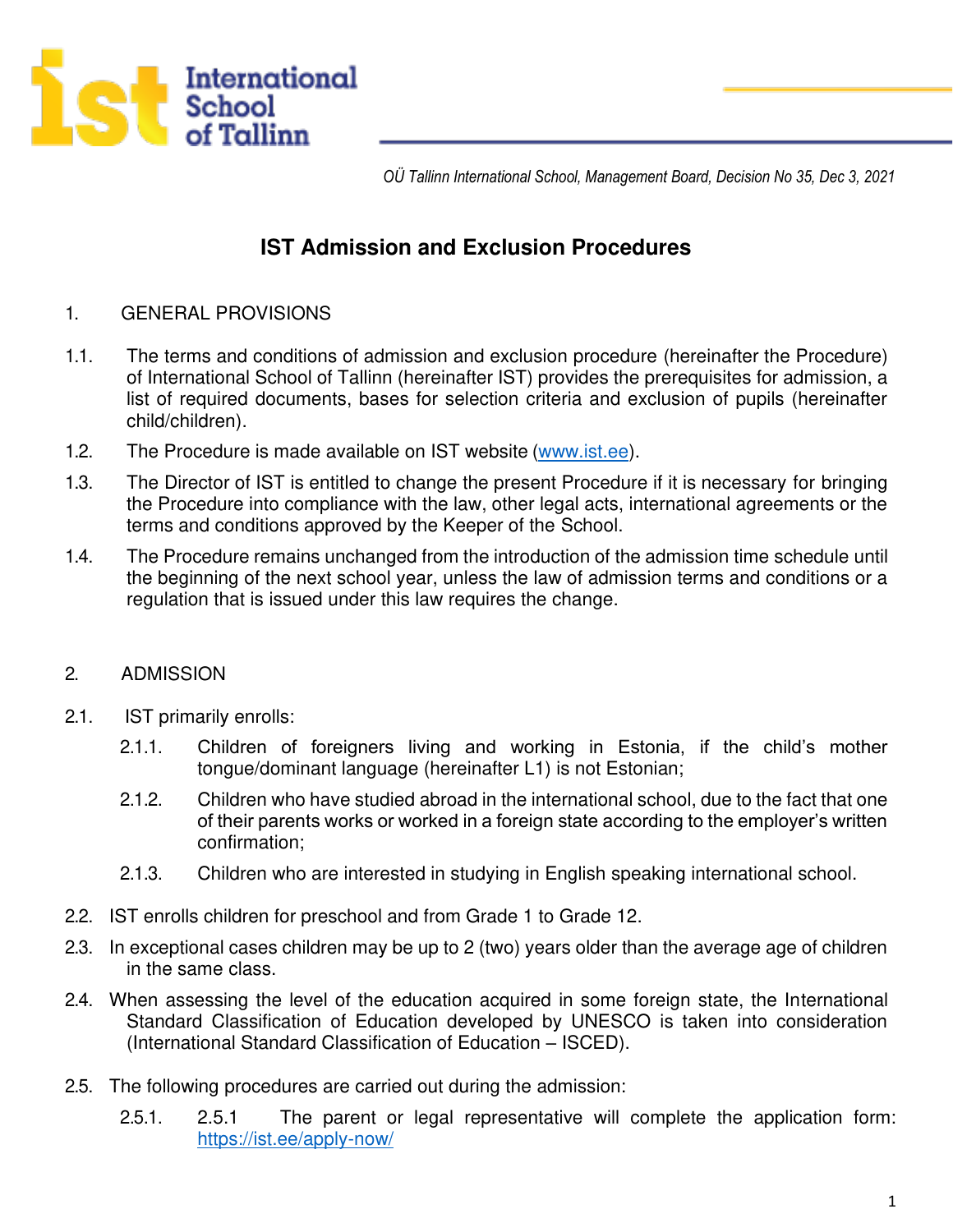

- 2.5.2. IST will make a pre-selection based on the applications and will decide which families will be invited to the Family Interview;
- 2.5.3. During the Family Interview the Special Educational Needs and language level of the prospective pupil is ascertained.
- 2.5.4. For preschool and Grades 1-2 children Play Sessions may be carried out.
- 2.5.5. IST has the right to postpone or cancel the Play Session in case the child does not reside in Estonia.
- 2.6. IST will carry out a Language Test for the first language to determine the child's language level.
- 2.7. IST may carry out tests in other subjects (Math, Science, etc.) in Grade 6-12.
- 2.8. The contact for admission inquiries is the Office Manager who will provide prospective families with information regarding IST and admission procedures. The Office manager coordinates the organisation of admission procedures.
- 2.9. The Director has the right to form an Admission Committee consisting of school staff.
- 2.10. Potentially the procedures and duties to be followed:
	- 2.10.1. to carry out Family Interviews
	- 2.10.2. to carry out Play Sessions in Grade 1 and 2
	- 2.10.3. to carry out trial days if requested
	- 2.10.4. to carry out a Language Test in English
	- 2.10.5. to evaluate the results of the Language test
	- 2.10.6. to evaluate the results of all administered tests
	- 2.10.7. to ensure that the tests are taken with utmost integrity.
- 2.11. The family interview helps to identify the needs, values and aims of the family.
- 2.12. IST will handle all personal data according to the regulations of Personal Data Protection Act.
- 2.13. The Director will make the final decision on admission based on the proposal of the Admission Committee members. On reasoned occasions, the Director is entitled to change the admission decision.
- 2.14. The child is officially considered to be a pupil of IST after a schooling contract has been concluded between IST and a parent or a legal representative.
- 2.15. IST has the right for conditional admission of a child in case all the facts which form the basis of the application have not been ascertained (i.e. in case the Play Session or the Family Interview have been postponed until the relocation of the child to Estonia or in case the requirements for changes and adjustments of the study organisation due to the child's special educational needs are not clear therefore it might later become evident that the school is not able to provide such changes and adjustments). The fact of conditional admission will be fixed in the contract.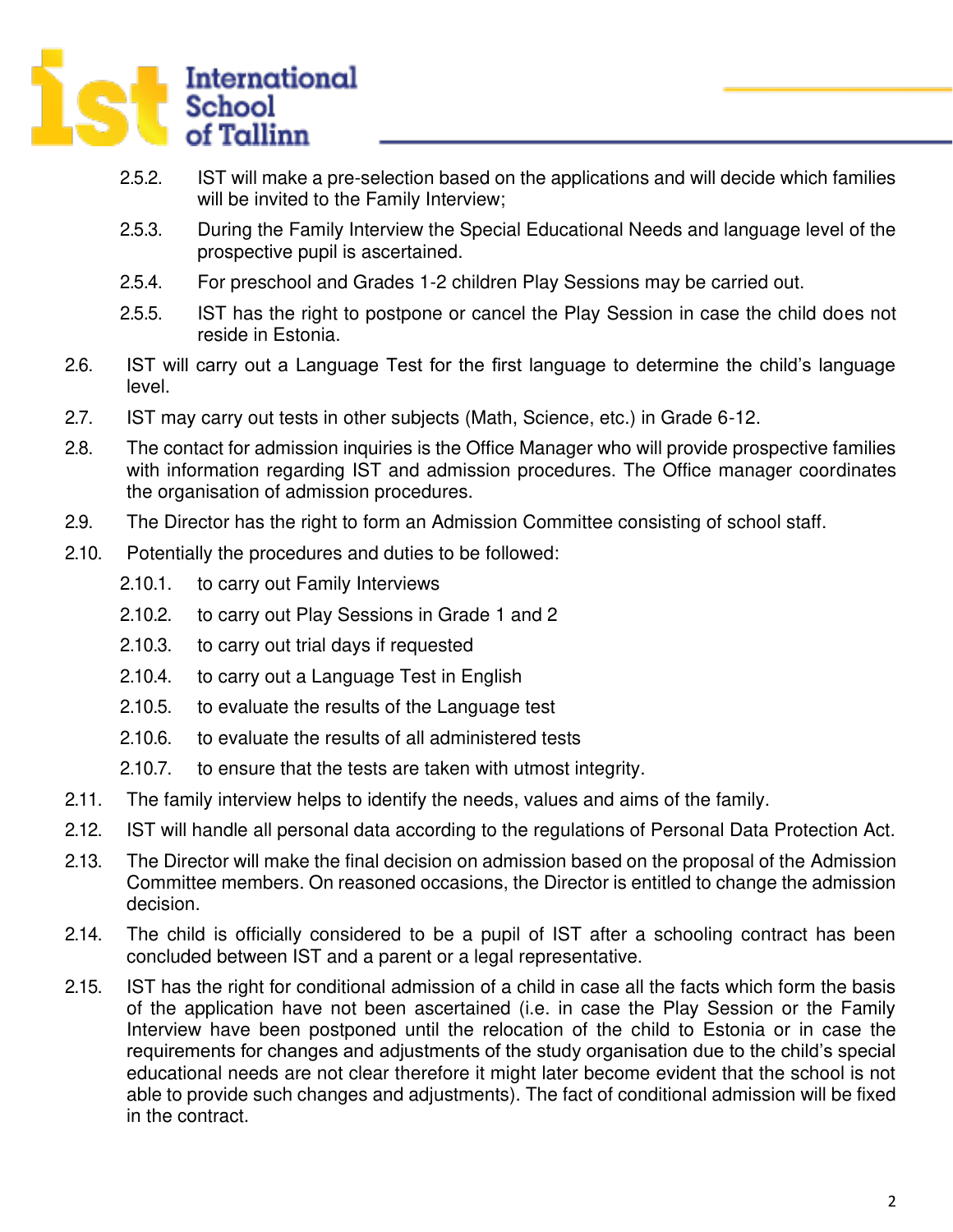

#### 3. REQUIRED DOCUMENTS

- 3.1. A parent or their legal representative with written consent may submit the application for enrolment.
- 3.2. The following documents are submitted when applying to IST:
	- 3.2.1. Copy of the photo page of the parent's or their legal representative's passports or IDcards (showing date of birth);
	- 3.2.2. Passport-size photograph of the child;
	- 3.2.3. Copy of the photo page of the child's passport or ID-card (showing date of birth) or copy of the child's birth certificate;
	- 3.2.4. If an international student candidate has relocated to Estonia, a document which shows that he/she has a permanent or a valid temporary residence permit or a right of residence, or in the absence of such document, evidence of the legal stay of the student candidate in the Republic of Estonia from a competent authority in a format which can be reproduced in writing;
	- 3.2.5. School reports from foreign state educational institutions or official certified copies that include the descriptions of subjects and learning outcomes (not applicable for the first year in Grade 1). In case the school reports are not in English or Estonian, a translation to one of the languages may have to be provided;
	- 3.2.6. A certificate or a copy of the child's state of health that is issued by his/her healthcare provider; certified copies of documents related to any Special Educational Needs, in Estonian or English, has to be provided.
- 3.3. The documents are submitted to the Office Manager.
- 3.4. IST is entitled to handle the child's application for enrolment and to make a decision about the admission throughout the school year.
- 3.5. Prospective families will get the admission decision in written form at the latest, 30 work days after the due date for submission of application documents.

#### 4. SPECIAL EDUCATIONAL NEEDS

- 4.1. Special educational needs are changes and adjustments needed in the ordinary study organisation due to the child's giftedness, health condition, physical disability, behavioural and emotional difficulties or a long period away from studies.
- 4.2. In cooperation with parents or legal representatives, IST, taking into consideration the school's resources, attempts to find the best solutions for integrating and supporting pupils with special educational needs, while also considering the circumstances of the pupils' special needs, the availability of the necessary support services and economic aspects.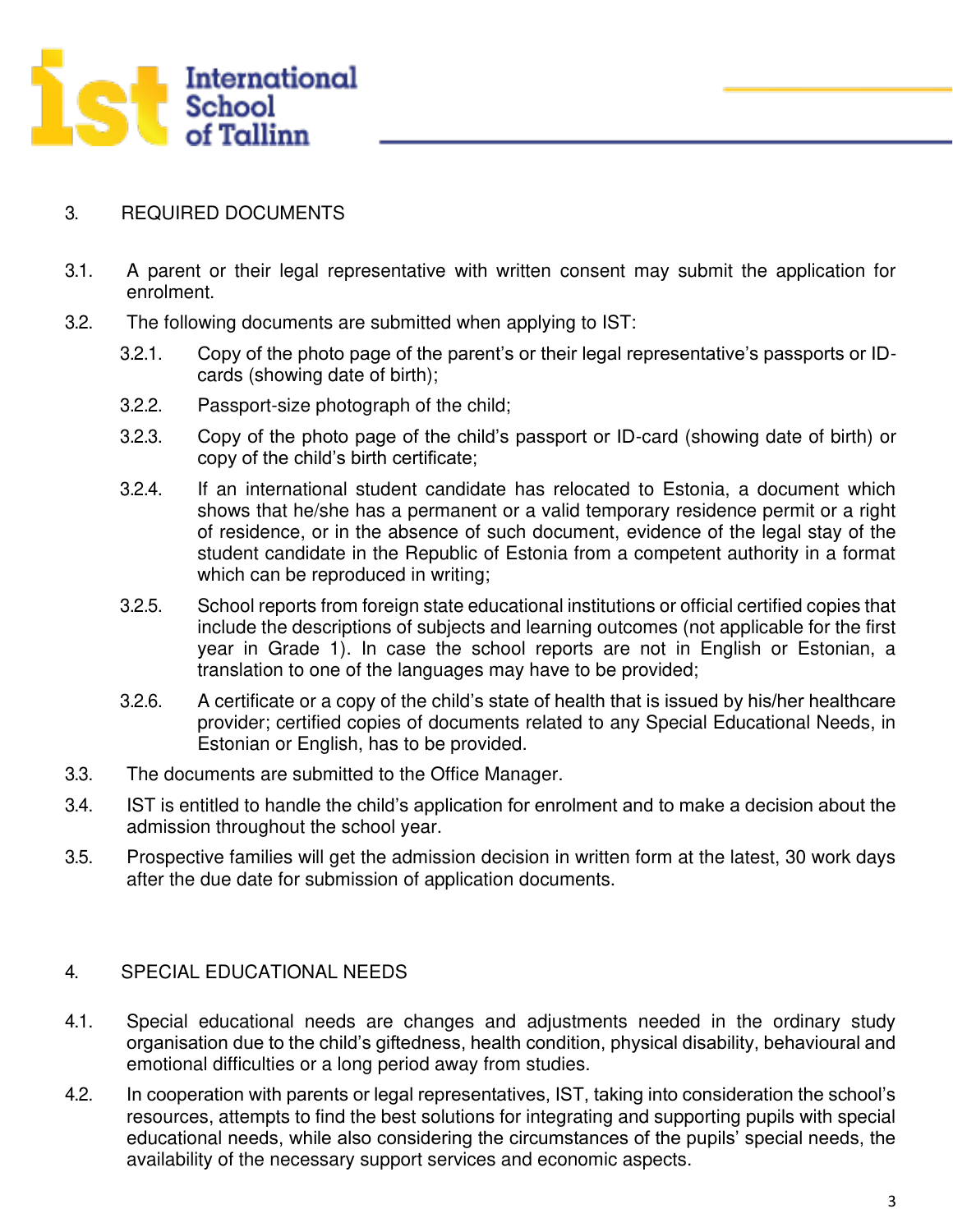

4.3. In certain cases, when considering the best interest of a child with special educational needs, the child may require the support of an external specialist, the development of a support programme, or the acquisition of additional supporting resources, the implementation of which may require co-financing by the parents or legal representatives of the child. The Learning Support coordinator is responsible for organising the necessary cooperation between support specialists, instructors of talented pupils and teachers, to support the educational development of the child with special educational needs. The coordinator supports and supervises teachers in identifying potential special educational needs and makes suggestions to teachers, parents and the Director on future pedagogical work. This includes proposing measures offered at IST in support of the development of the child. Upon further research, the coordinator might suggest to all relevant parties the evaluation of the child by external specialists, to be pursued by the parent or legal guardian.

## 5. LANGUAGE OF INSTRUCTION

- 5.1. The official study language at IST is English.
- 5.2. If necessary, IST, in cooperation with a parent or legal representative, will consider arranging intensive courses of language support for reducing the child's language deficit.
- 6. SELECTION CRITERIA
- 6.1. When making the admission decision the following criteria will be considered:
- 6.2. GRADE 1-2:
	- 6.2.1. The child has achieved the minimum required age at least by 31 December of the academic year concerned (Grade 1 – age of 6, Grade 2 - age of 7);
	- 6.2.2. The application has been submitted in the form set out together with the required documents;
	- 6.2.3. Availability of places in a specific class;
	- 6.2.4. Results of the Family Interview and the Play Session have been assessed as sufficient.
- 6.3. GRADE 3-12:
	- 6.3.1. The application has been submitted in the form set out together with the required documents;
	- 6.3.2. Availability of places in a specific class;
	- 6.3.3. Results of the Family Interview have been assessed as sufficient;
	- 6.3.4. Results of the trial-day have been assessed as sufficient;
	- 6.3.5. Results of all tests administered and the learning outcomes acquired in a previous educational institution have been assessed sufficiently.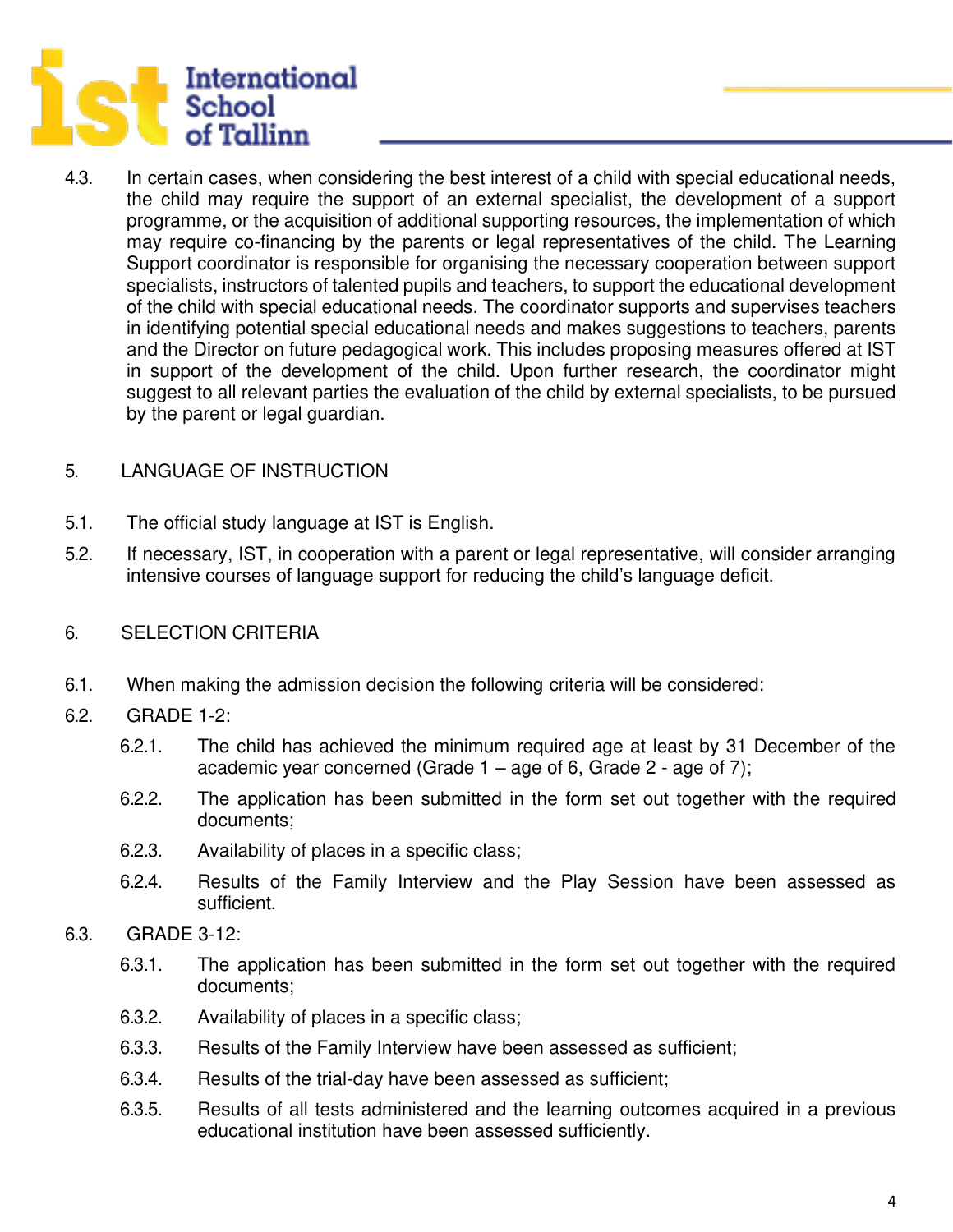

# 7. SPECIAL TERMS AND CRITERIA FOR THE SECONDARY SCHOOL (GRADES 10-12)

## 7.1. **General settings**

- 7.1.1. This procedure regulates the admission of students to the 10th grade, 11th grade and 12th grade of Tallinn International School.
- 7.1.2. Admission shall be assisted by the Office Manager and organized by the School Admissions Team, the rules of procedure and composition of which shall be specified by the Director of the School.
- 7.1.3. The admission procedure for the upper secondary school is published on the school's website.
- 7.2. **Admission documents for the secondary school** For admission to the upper secondary school, the student's parent/legal representative or adult student submits an application for admission with the following documents:
	- 7.2.1. The basic school leaving certificate or the corresponding educational document (or an officially certified copy/extract) of a student who has completed a basic education level abroad.
	- 7.2.2. Grade sheets and/or an officially certified extract from the study reports issued during upper secondary education - for 11th and 12th grade entrants and in the middle of the current academic year for 10th grade entrants.
	- 7.2.3. Official statement of the student's health record.
	- 7.2.4. A digital photo for student's card.<br>7.2.5. Identity document.
	- Identity document.
	- 7.2.6. A letter of motivation in which the student candidate justifies the choice of school, explains personal goals and analyzes himself/herself as a learner.

## 7.3. **Admission conditions for upper secondary school**:

- 7.3.1. The student's completion of basic education is documented.
- 7.3.2. Admission interview a positive evaluation of the interview and the motivation statement by member(s) of the school admission committee.
- 7.3.3. Successful passing of entrance tests (compliance with satisfactory level).
- 7.4. **Conditional criteria and prerequisites** for students coming from abroad or joining upper secondary school on an ongoing basis:
	- 7.4.1. Comparison of curriculum volumes and content.

The purpose of the comparison is to determine whether the previously completed curriculum allows the student to acquire the courses prescribed in the school curriculum by the end of the academic year. Any differences in the content and volume of the courses will be recorded and the student must eliminate the differences by the end of the current academic year on the basis of the individual study plan(s) established for him/her.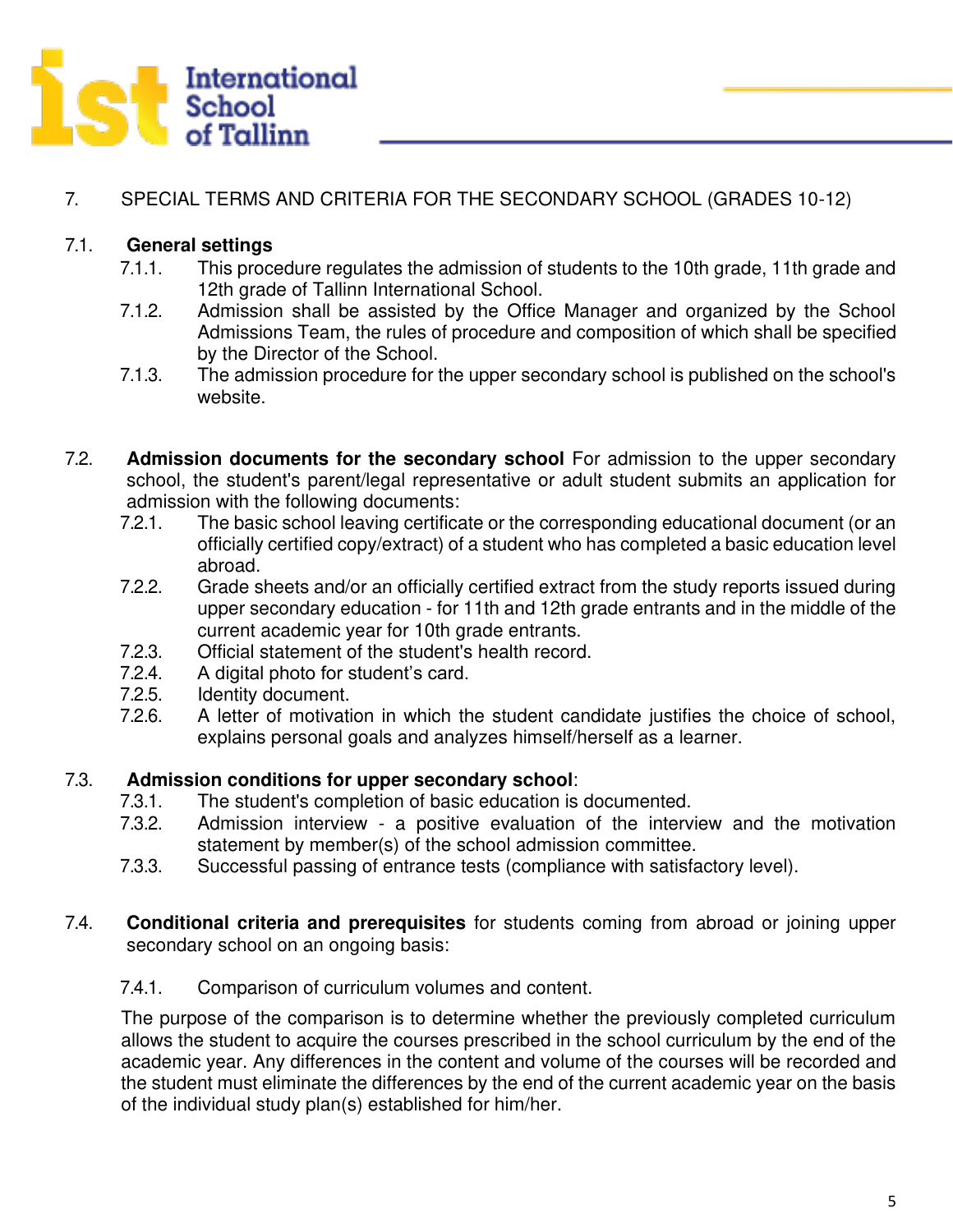

- 7.4.2. Drafting an individual curriculum in Estonian, which defines the student's current level of Estonian, the prescribed target level and the action plan supporting its achievement during upper secondary school studies, the successful completion of which is a prerequisite for transfer to the next grade each academic year.
- 7.4.3. In the event of differences, reaching agreements between the Contracting Parties prior to signing the schooling contract.
- 7.4.4. In order to achieve the level prescribed by the school, the student may be required to use additional study aid (including, if necessary, an out-of-school tutor), participate in teacher consultation classes, study counseling, do additional study individually, complete additional modules and perform relevant additional tasks.
- 7.5. **Entrance tests** (up to 90 minutes) consist of tests in English, Math and Science. For passing the tests, the student is required to achieve at least a satisfactory grade (at least 50% of points).

#### 7.5.1. English language

Year/grade level tests in Grades 6-12 to identify the language level.

The following table describes the scope of language gaps with respective conditions that is set for the admission:

| <b>INUL</b><br>accepted | <b>C-L</b>     | ΞZ.            | - 11           | υ         | л.        | $\angle$  | ت  | T     |
|-------------------------|----------------|----------------|----------------|-----------|-----------|-----------|----|-------|
|                         |                |                |                |           |           |           |    |       |
|                         | $0 -$          | A1<br>A2       |                | <b>B1</b> | <b>B2</b> |           | C1 |       |
|                         | level          | level          |                | level     |           | level     |    | level |
| Gr 1                    |                |                |                |           |           |           |    |       |
| Gr <sub>2</sub>         |                |                |                |           |           |           |    |       |
| Gr <sub>3</sub>         |                |                | A2             |           |           |           |    |       |
| Gr 4                    |                |                |                |           |           |           |    |       |
| Gr <sub>5</sub>         |                |                |                |           |           |           |    |       |
| Gr <sub>6</sub>         |                |                |                |           | <b>B1</b> |           |    |       |
| Gr 7                    |                |                |                |           |           |           |    |       |
| Gr <sub>8</sub>         | $\blacksquare$ |                |                |           |           |           |    |       |
| Gr 9                    | $\blacksquare$ | $\blacksquare$ |                |           |           | <b>B2</b> |    |       |
| <b>Gr 10</b>            | $\blacksquare$ | $\blacksquare$ | $\blacksquare$ |           |           |           |    |       |
| Gr 11                   | $\blacksquare$ | $\blacksquare$ | $\blacksquare$ |           |           |           |    |       |
| Gr 12                   | $\blacksquare$ | $\blacksquare$ | $\blacksquare$ |           |           |           |    | C1    |

**Not 2** -3 -2 -1 0 1 2 3 **+** 

- -3 = **Probationary admission** with great support: IEP + ESL lessons + home assignments + differentiation + private tutor (incl during school holidays) by families + fixed-term contract
- -2 = **Conditional admission** with moderate support: IEP+ESL lessons+homeworks+ differentiation
- $-1$  = Accepted, but joining ESL for small support + differentiation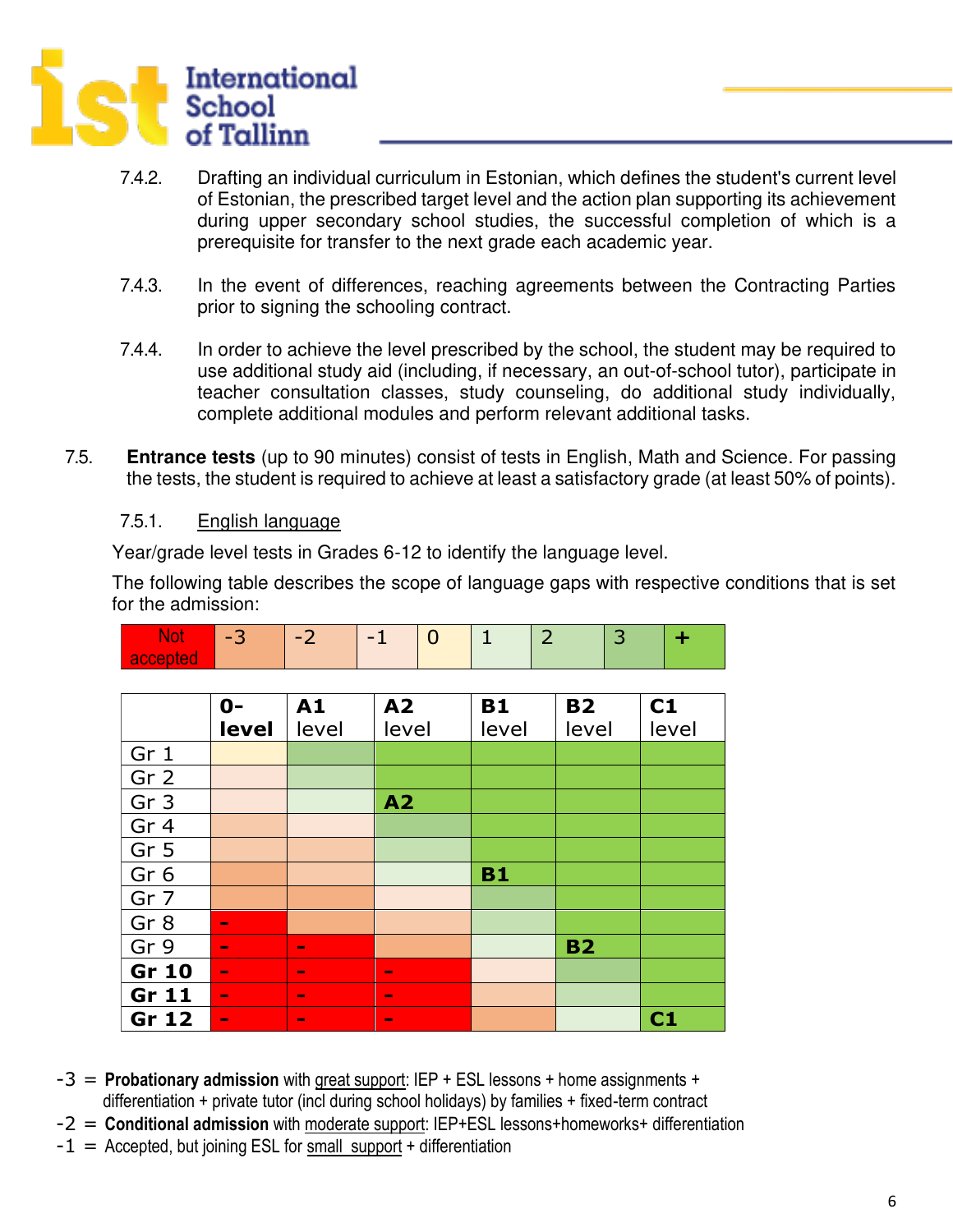

## 7.5.2. Mathematics

Year/grade level tests in Grades 8-12: at least a satisfactory grade (50% of points) is required to pass the test.

## 7.5.3. Sciences

Year/grade level tests to enter Grade 11: at least a satisfactory grade (50% of points) is required to pass the test.

#### 7.5.4. Other subjects - languages (Estonian or/and foreign languages)

No tests required yet. However whenever language learning is grouped by phases, the student will be placed accordingly.

## 7.6. **Admission procedure** is as follows:

- 7.6.1. Admission to the upper secondary school takes place throughout the school year.
- 7.6.2. Submission and processing of the admission application and documents.
- 7.6.3. Comparison of previous subject courses and taking into account, if possible.
- 7.6.4. Meeting/admission interview with the student and his/her parents or legal representatives.
- 7.6.5. Conducting entrance tests, evaluating the results and determining the student's learning and language levels.
- 7.6.6. Reaching agreements in case of differences, including individual curriculum, recommended target levels/learning outcomes, corresponding resources (financial obligations) and timetable.
- 7.7. **The final decision** for admission to the upper secondary is made by the school director on the basis of a proposal from the admissions team.
	- 7.7.1. The Admissions Team consists of the Director, DP (11-12th grade) Coordinator and MYP (6th- 10th grade) Coordinator.
	- 7.7.2. If necessary, the admissions team consults with the teacher of the respective subject (English, mathematics) and the class teacher before the final assessment, and also with the learning support/ SEN coordinator if potential special needs arise.
- 7.8. The admission procedure for a high school student candidate can take potentially up to two weeks, depending on the complexity of the candidate's situation.

## 8. IB DIPLOMA PROGRAMME ADMISSION POLICY

- 8.1. The International School of Tallinn (IST) is an International Baccalaureate Continuum school, offering the IB Primary Years, Middle Years and Diploma programmes. As a continuum school IST pays great attention to the needs of all three programmes while strongly encouraging the development of its students through the full IB curriculum.
- 8.2. At the Diploma Programme level (grades 11 and 12), the school offers a rigorous program that promotes and develops a student's knowledge as well as critical thinking skills in 6 subject groups as well as the Core, CAS, TOK, and Extended Essay.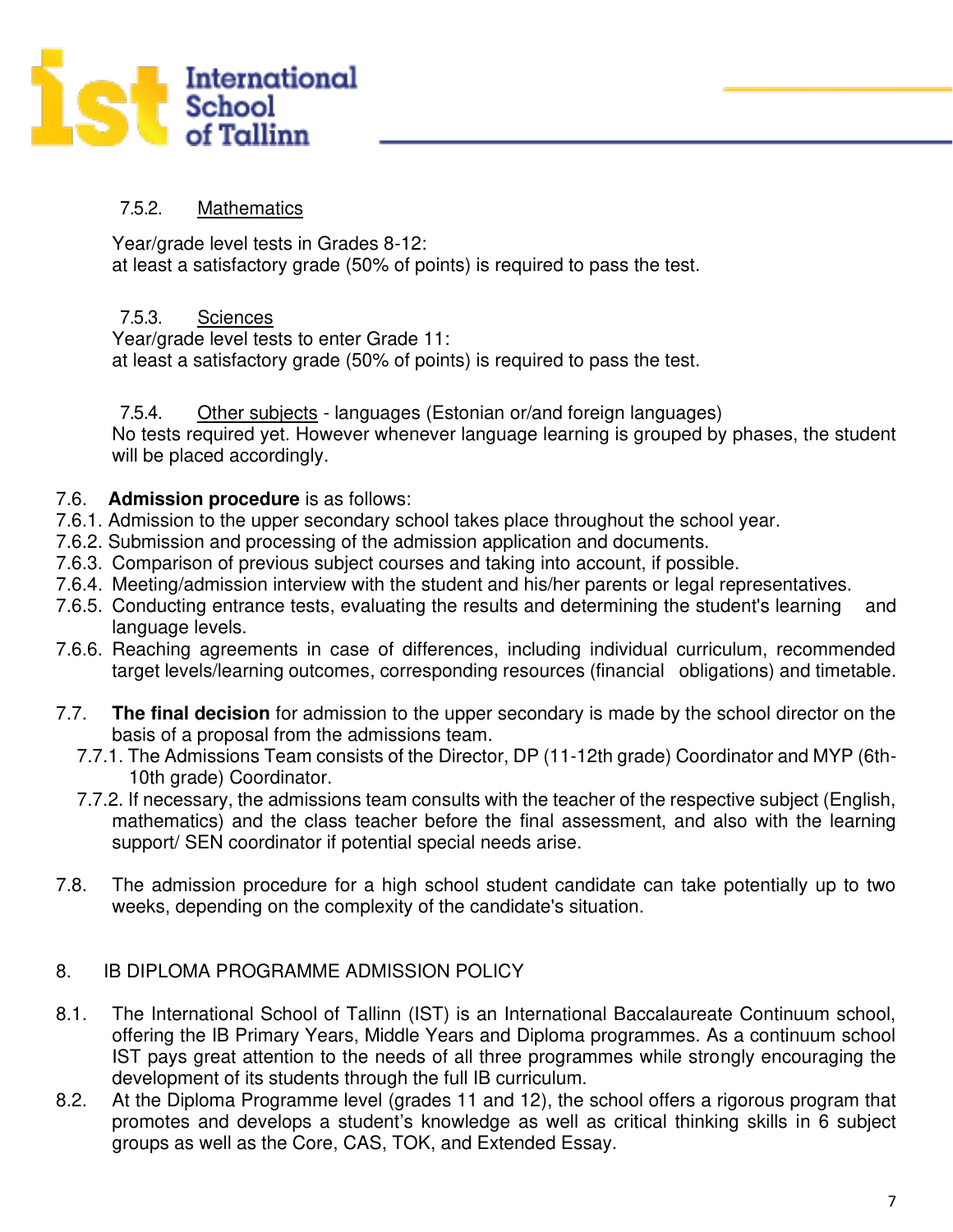

8.3. The admission policy to the Diploma Programme addresses both internal and external candidates. Internal candidates are those students who are already members of the IST Middle Years Programme while external candidates are students who are applying to enter IST at the beginning of the 11th grade.

## 8.4. **Internal Admission**

- 8.4.1. Successful completion of year 5 of the IST Middle Years Programme gains the student admission into the Diploma Programme.
- 8.4.2. Internal students will not have to go through the regular admission procedure to seek admission in the IB Diploma Program at IST.
- 8.4.3. There will be no entrance assessment for internal students for admitting them to the DP program.
- 8.4.4. A full report on each student is prepared by the school and the recommendation of subject teachers (based on the internal subject grades given in Grade 10) will be taken as a basis for final decision.

o Students must had earned at least a 5 or better using the MYP criteria in order to be considered for HL subjects

o Students must had earned at least a 3 or better using the MYP criteria in order to be considered for SL subjects

o Students must had earned at least "meeting expectations" or better using the MYP ATL criteria to be admitted into the DP program

8.4.5. Based on the recommendations, students will be offered admission as a Diploma Programme student.

## 8.5. **External Admission**

- 8.5.1. Students who are applying for admission to the Diploma Programme from outside IST must meet the following requirements:
- 8.5.1.1. In case of candidates who have done their MYP he/she must possess a certificate of completion of MYP (issued from their respective school).
- 8.5.1.2. The parent completes the online application form.
- 8.5.1.3. The student must take entrance tests on Science, Math & English to join Grade 11. At least satisfactory grades (50% of points) are required to pass the tests.
- 8.5.1.4. IST receives the current transcripts and related records from the last two years of the student's educational history.
	- o Students must had earned at least a grade point average of 70% or better in order to be considered for HL subjects.
	- o Students must had earned at least a grade point average of 50% or better in order to be considered for SL subjects.
- 8.5.2. No official decision on an application will be given until all relevant documents have been received by IST.
- 8.5.3. The IST Admissions Committee (Director, DP Coordinator, and MYP coordinator) reviews the completed applicant portfolio (online parent application, MYP certificate, entrance exam scores, transcripts). Applicant families will be notified of the Admissions Committee decisions.
- 8.5.4. Any student who does not meet the basic requirements listed may be accepted based on the discretion of the Director/Diploma Coordinator.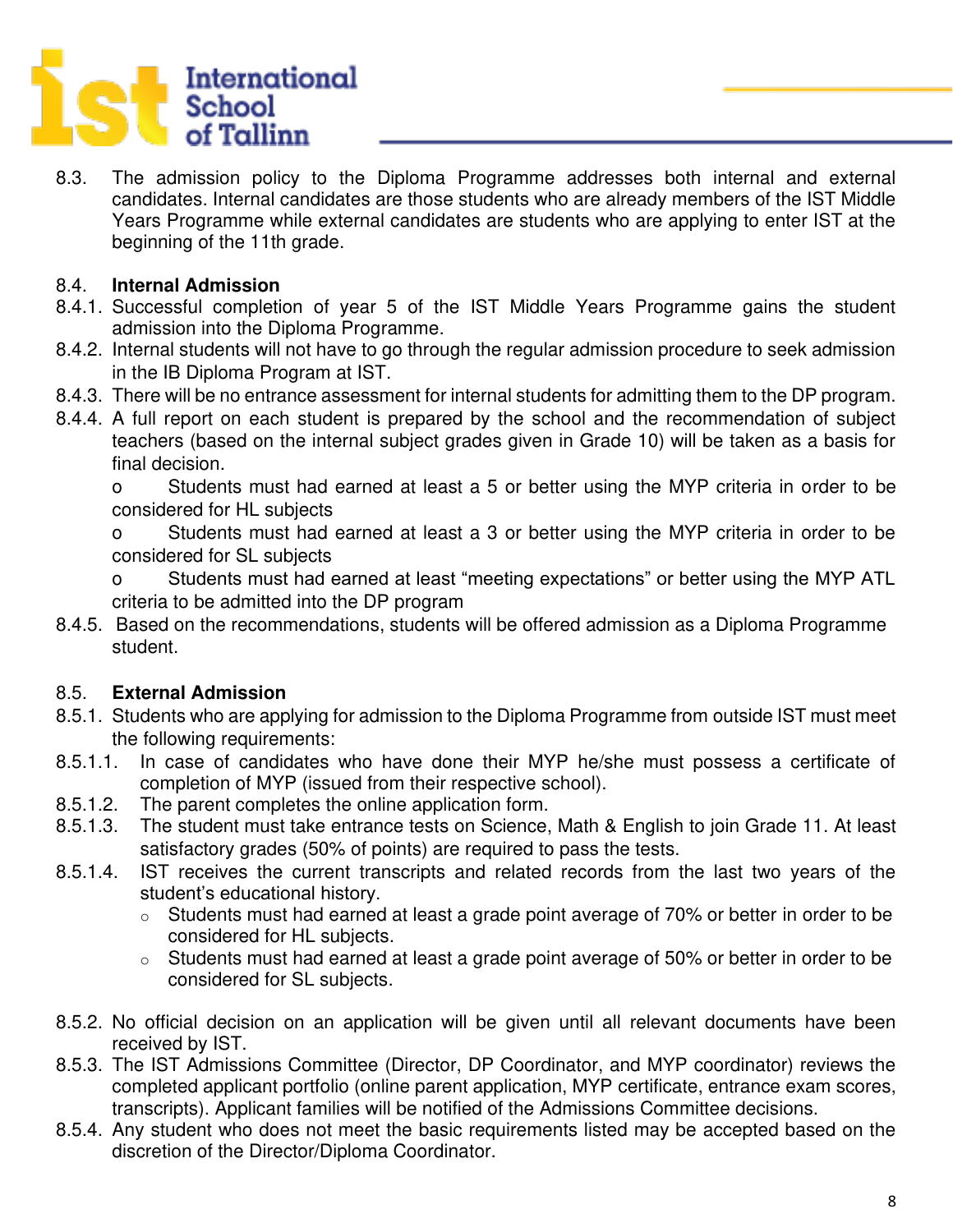

## 8.6. **Transfer students**

8.6.1. The school accepts students, who started the Diploma Programme at other IB schools, on condition that the International School of Tallinn currently offers the subjects they studied in their previous school.

## 9. EXCLUSION

- 9.1. A pupil will be excluded from IST:
- 9.1.1. If a parent or their representative with a written consent submits a corresponding application to IST (Annex 2 – Application to Exit form);
- 9.1.2. If studies in IST are not pursued in the class where the pupil is supposed to continue his/her studies;
- 9.1.3. If the child has not participated in studies for at least 50% (fifty percent) of the volume of lessons, except in cases where the absence is due to illness or other valid reasons. The reasons mentioned under this clause must be certified in writing (e.g. medical certificates);
- 9.1.4. If the pupil does not meet the graduation requirements of IST during the standard period of study;
- 9.1.5. If the parent or a legal representative has failed to inform IST of all significant circumstances related to the pupil or of new significant circumstances (e.g. special educational needs) that have emerged during the study period and that may affect or interfere with the proper performance of the Schooling Contract by IST, the pupil, the parent or the legal representative;
- 9.1.6. When the Schooling Contract expires due to the pupil meeting the graduation requirements;
- 9.1.7. In case of the death of the pupil.
- 9.2. IST has the right to exclude a pupil from the school upon substantial breach of the Schooling Contract which results in termination of the contract.
- 9.2.1. Such a breach of contract among other things is:
- 9.2.1.1. A significant violation of requirements laid down in IST regulations by the pupil or pupil's parents regardless of which parent has signed a contract with the school;
- 9.2.1.2. Failure to pay tuition fees or fees for additional services;

When a pupil arrives to participate in studies in a state of intoxication (that includes drugs and alcohol);

- 9.2.1.3. When the behaviour of the pupil or his/her parents/legal representatives was or could be dangerous to other students, parents or IST personnel including their physical/mental health and wellbeing or their reputation - regardless of which parent or legal representative has signed a contract with the school;
- 9.2.1.4. When the pupil or one of the parents/legal representatives or both parents of the pupil have failed to follow the internal rules and policies of the IST or a conduct of code/ good behaviour in communication with the school staff - regardless of which parent or legal representative has signed a contract with the school;